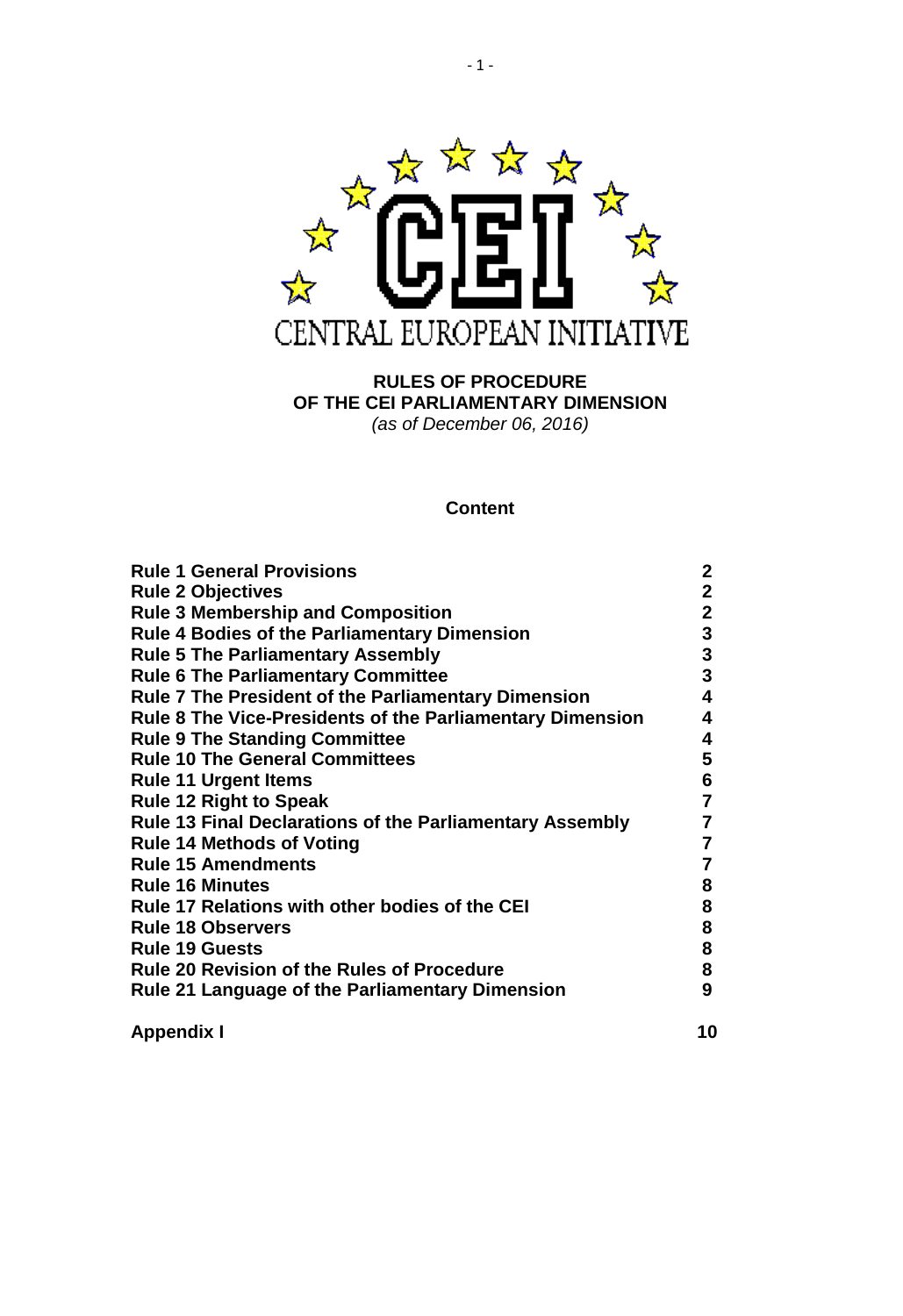#### **RULE 1. General Provisions**

In accordance with Articles 10 and 12 of the Guidelines and Rules of Procedure of the Central European Initiative as amended by the Heads of Government of the Central European Initiative on 15 November 2002 the work of the Parliamentary Dimension is regulated by these Rules of Procedure, which replace the former Document on Working Procedures of the CEI Parliamentary Dimension.

# **RULE 2. Objectives**

The Parliamentary Dimension pursues the following aims:

- a) contributing to the accomplishment of the objectives of the Central European Initiative, in agreement and in close co-ordination with the Governments and the other bodies of the Initiative;
- b) strengthening multilateral co-operation among CEI Member States at parliamentary level;
- c) establishing and deepening partnership structures based on the principles of parliamentary democracy and the respect for human rights, in accordance with the European Convention for the Protection of Human Rights and Fundamental Freedoms and the OSCE Process;
- d) strengthening the participation of all Member States in the process of European integration;
- e) promoting economic co-operation as well as promoting environment protection in compliance with the principle of sustainable development.

# **RULE 3. Membership and Composition**

- 1. Members of the Parliamentary Dimension shall be appointed by their national Parliaments.
- 2. Members of the Parliamentary Dimension shall be members of their national Parliaments. If they cease to be so they may continue to be members of the Parliamentary Dimension until a successor has been designated or, in the absence of such designation, for a period not exceeding six months.
- 3. Membership of the Parliamentary Dimension shall be restricted to the CEI Member States having democratically elected Parliaments. The standard to be applied shall be the same as for membership to the Council of Europe.
- 4. Each national delegation shall be entitled to at least three seats in the Parliamentary Assembly. The number of seats is based on the population of the Member States: three members for a population of up to five million inhabitants, five members for a population between five and twelve million inhabitants and seven members for a population of more than twelve million inhabitants (see Appendix I).
- 5. Parliaments may also, in addition to members as provided by Rule 3 (2), appoint substitute members whose numbers shall not exceed the number of the members. A substitute member may take the place of a member who is unable to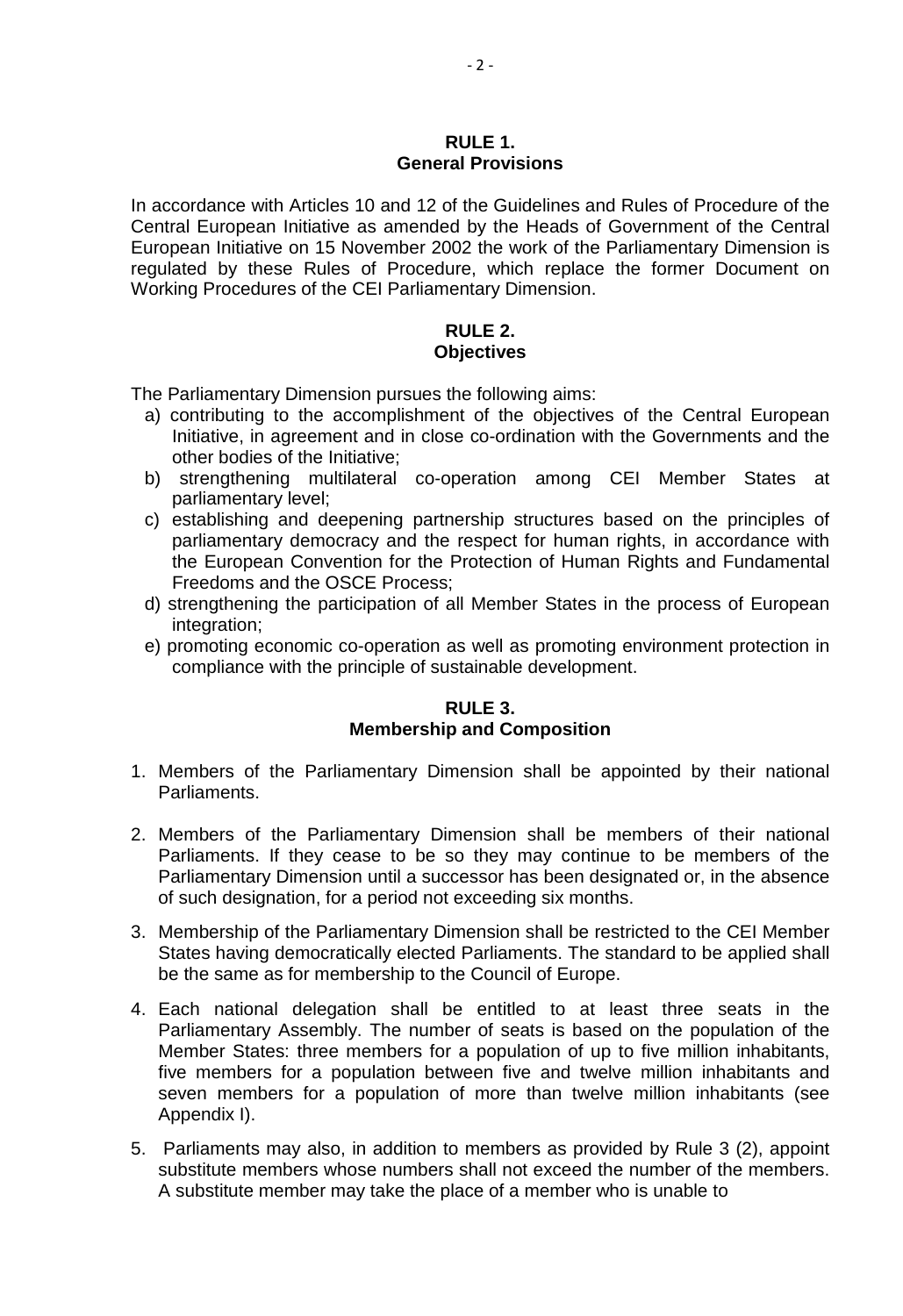attend the Parliamentary Assembly and when the Secretariat has been duly informed of this by the chairperson of that national delegation.

# **RULE 4. Bodies of the Parliamentary Dimension**

The bodies of the Parliamentary Dimension shall be:

- . the Parliamentary Assembly,
- . the Parliamentary Committee,
- . the Standing Committee,
- . the three General Committees and
- . Sub-Committees of the three General Committees if established.

### **RULE 5. The Parliamentary Assembly**

- 1. The Parliamentary Assembly shall meet at least once a year for an autumn session.
- 2. The Parliamentary Assembly shall meet in the country holding the Presidency of the Central European Initiative for that year. The host country shall provide all necessary arrangements for the organisation of meetings.
- 3. The Parliamentary Assembly may adopt decisions on all issues pertaining to its activities.
- 4. The Parliamentary Assembly may adopt decisions if the majority of the National Delegations is present. The President shall determine the presence of a quorum.
- 5. A special session of the Parliamentary Assembly may be convened by the President at the request of at least one third of the national delegations.
- 6. Sessions of the Parliamentary Assembly are public unless the President of the Parliamentary Assembly decides otherwise.
- 7. The date and duration of every session shall be determined by the President.

#### **RULE 6. The Parliamentary Committee**

- 1. The Parliamentary Committee shall meet once a year for a spring session in the country holding the Presidency of the Central European Initiative for that year. The host country shall provide all necessary arrangements for the organisation of meetings.
- 2. Each delegation shall send two delegates to the meeting of the Parliamentary Committee, one of them being the Chairperson of the national delegation. In the absence of its Chairperson a national delegation may designate a substitute from among its members.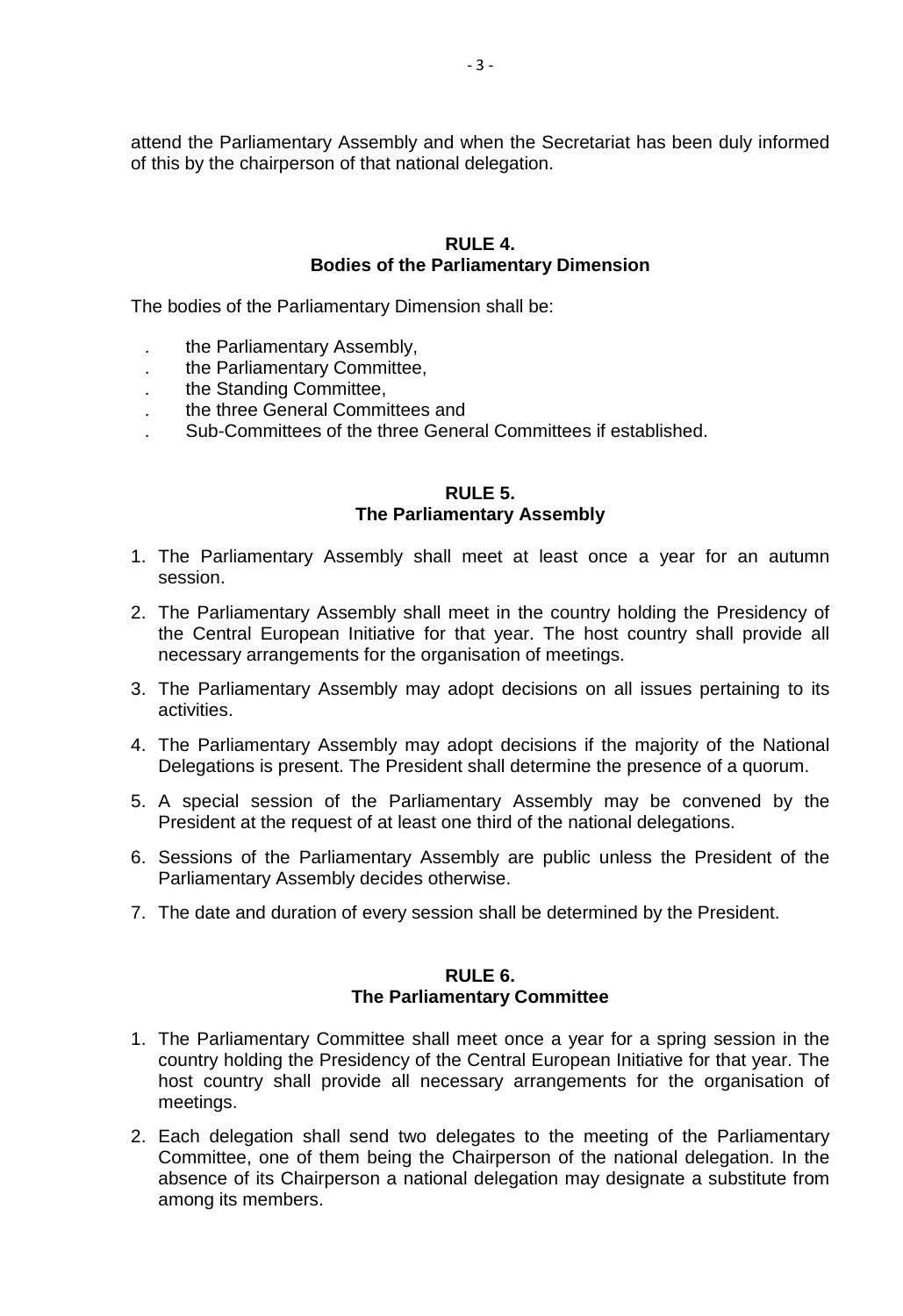3. Procedure in the Parliamentary Committee shall follow that of the Parliamentary Assembly.

# **RULE 7. The President of the Parliamentary Dimension**

- 1. The Chairperson of the national delegation of the country holding the CEI presidency shall be the President of the Parliamentary Dimension.
- 2. The President shall convene, preside over and guide debates of the Parliamentary Assembly and the Standing Committee; ensure compliance with the Rules of Procedure; maintain order; invite speakers to take the floor; open and close debates; ascertain whether a quorum exists; put questions to the vote and announce the results of the votes. Decisions of the President on procedural issues may not be overruled.
- 3. When chairing meetings the President shall not speak in the debate. If the President wishes to participate in a debate he or she shall leave the Chair of the meeting until that debate is over.
- 4. Being the highest representative of the Parliamentary Dimension the President may establish contacts and participate in international meetings in order to promote the aims of the Parliamentary Dimension.
- 5. The President shall rule a Sub-Committee in charge with the relation with the international and regional parliamentary organizations. The Sub-Committee shall consist in five members elected by the Standing Committee.

### **RULE 8. The Vice-Presidents of the Parliamentary Dimension**

- 1. The Chairpersons of the national delegations of the countries holding the proceeding and the succeeding Chairmanship shall be Vice-Presidents of the Parliamentary Dimension.
- 2. When chairing a meeting a Vice-President shall perform the same duties as the President.

# **RULE 9. The Standing Committee**

- 1. The Standing Committee shall consist of the President and the two Vice Presidents of the Parliamentary Dimension, the Chairpersons of the General Committees and the Chairpersons of national delegations.
- 2. The Standing Committee shall ensure the continuity and the efficient functioning of the Parliamentary Dimension between sessions.
- 3. In the absence of its Chairperson a national delegation may designate a substitute from among its members.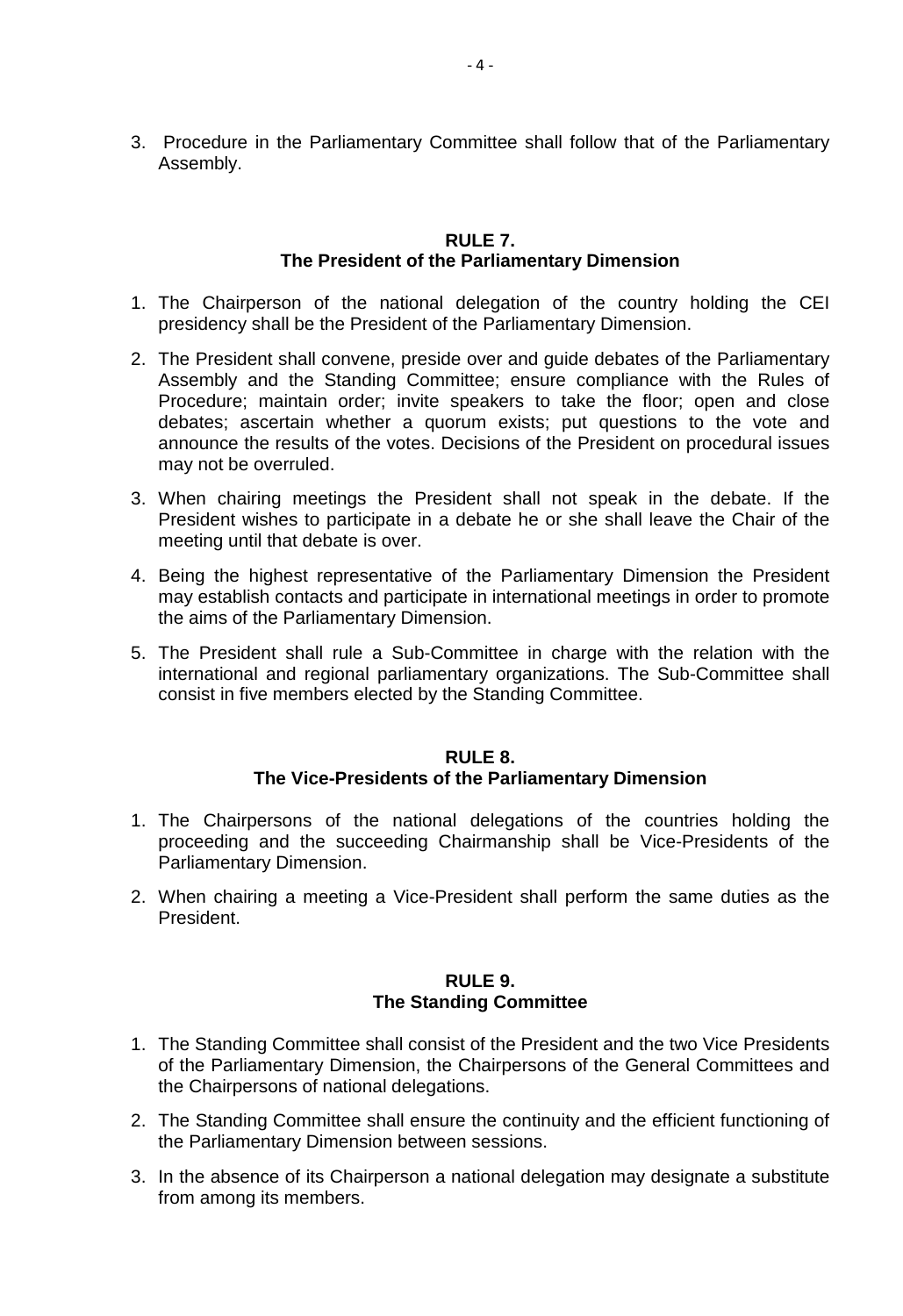- 4. The Standing Committee may be convened between sessions on the proposal of the President of the Parliamentary Dimension whenever this is deemed useful.
- 5. The Standing Committee may adopt decisions if the majority of its members is present.
- 6. Decisions of the Standing Committee shall be taken according to the principle of *consensus-minus-one*. Ballots shall be held by show of hands.
- 7. If a member of the Standing Committee participates in the meeting as Chairperson of a General Committee and also as Head of a national delegation a duly designated member of the same national delegation shall replace him/her as member of the Standing Committee.

# **RULE 10. The General Committees**

- 1. The following three General Committees shall be established:
	- a) General Committee on Political and Home Affairs, having competence on political matters of mutual interest, combating organised crime and terrorism, civil protection, migration, minorities, human dimension.
	- b) General Committee on Economic Affairs, having competence on agriculture, small and medium sized enterprises, transport and telecommunication, interregional and cross-border co-operation, reconstruction and development, environment and landscape protection, energy, tourism.
	- c) General Committee on Cultural Affairs, having competence on culture and education, science and technology, youth affairs, human resources development and training, information and media.
- 2. Members of General Committees shall be appointed by national delegations. Each Committee shall be composed by one third of the members of the Assembly. Each National Delegation shall have at least a member in every Committee.
- 3. National Delegations shall submit candidates for the function of Chairpersons of a General Committee to the President of the Parliamentary Dimension.
- 4. The Chairpersons and the Vice Chairpersons of each General Committee are elected by a simple majority of delegations in a secret ballot. If there is only one candidate running for an office this candidate shall be declared elected by acclamation. In the event of a vacancy arising during the term a substitute shall be elected by the appropriate General Committee. The term of office of the Chairpersons and the Vice Chairpersons of each General Committee lasts one year and is renewable twice. The constituent meeting of each General Committee shall be chaired by the President or the Vice Chairperson of the Parliamentary Dimension until the election of the Chairperson.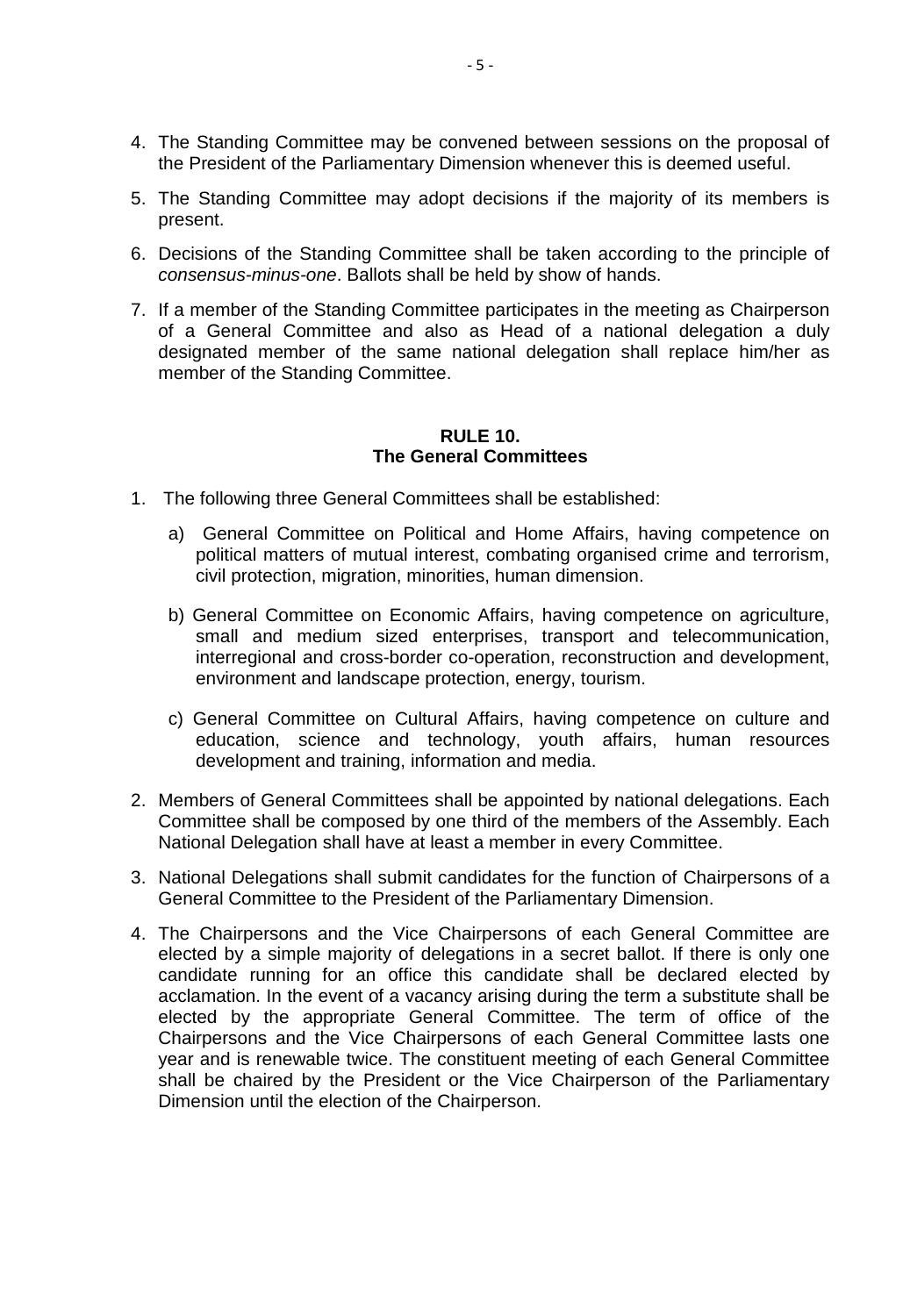- 5. A General Committee shall be convened by its Chairperson at least 30 days before its reunion, except unexpected well-motivated situations when it may be convened as soon as possible.
- 6. Each General Committee shall hold a meeting at least 35 days before the Parliamentary Assembly. The documents adopted on this occasion shall be distributed by the Secretariat to all National Delegations, at least 30 days before the Parliamentary Assembly.
- 7. Each General Committee may examine reports which shall be forwarded to the Parliamentary Assembly before each session of the Parliamentary Assembly. A General Committee shall appoint a rapporteur for each subject, who shall be responsibly for the preparation of the report of the General Committee and for presenting it to the Parliamentary Assembly.
- 8. A General Committee may conduct joint meetings with the Governmental Focal Point Networks, in order to exchange information and enhance co-ordination of the parliamentary and governmental sides of the Initiative.
- 9. A General Committee may adopt decisions if one third of its delegations is present.
- 10.As a rule, General Committee decisions are taken by majority of the delegations present and ballots shall be held by show of hands.
- 11.General Committee meetings shall not be public, unless otherwise decided.
- 12. A substitute member, as provided by Rule 3 (5), may take the place of its respective member who is unable to attend the meeting of a General Committee and when the Secretariat has been duly informed of this by the chairperson of that national delegation.
- 13.In case of a vacancy in a General Committee the national delegation holding that seat shall designate a substitute.
- 14.Each General Committee, for the matters falling within its terms of reference, may establish sub-committees which shall mirror the Governmental Focal Point Networks. The Chairpersons and the Vice Chairpersons of a Sub-Committee are elected by a simple majority of members of the respective General Committee in a secret ballot. If there is only one candidate running for an office, such candidate shall be declared elected by acclamation. In the event of a vacancy arising during the term, a substitute shall be elected by the Sub-Committee. The term of office of the Chairpersons and the Vice Chairpersons of a sub-committee is one year and is renewable twice.

# **RULE 11. Urgent items**

- 1. The agenda of Parliamentary Assembly sessions may be supplemented by an urgent item on any matter within the competence of the CEI.
- 2. An urgent item may be introduced on request of at least five national Delegations.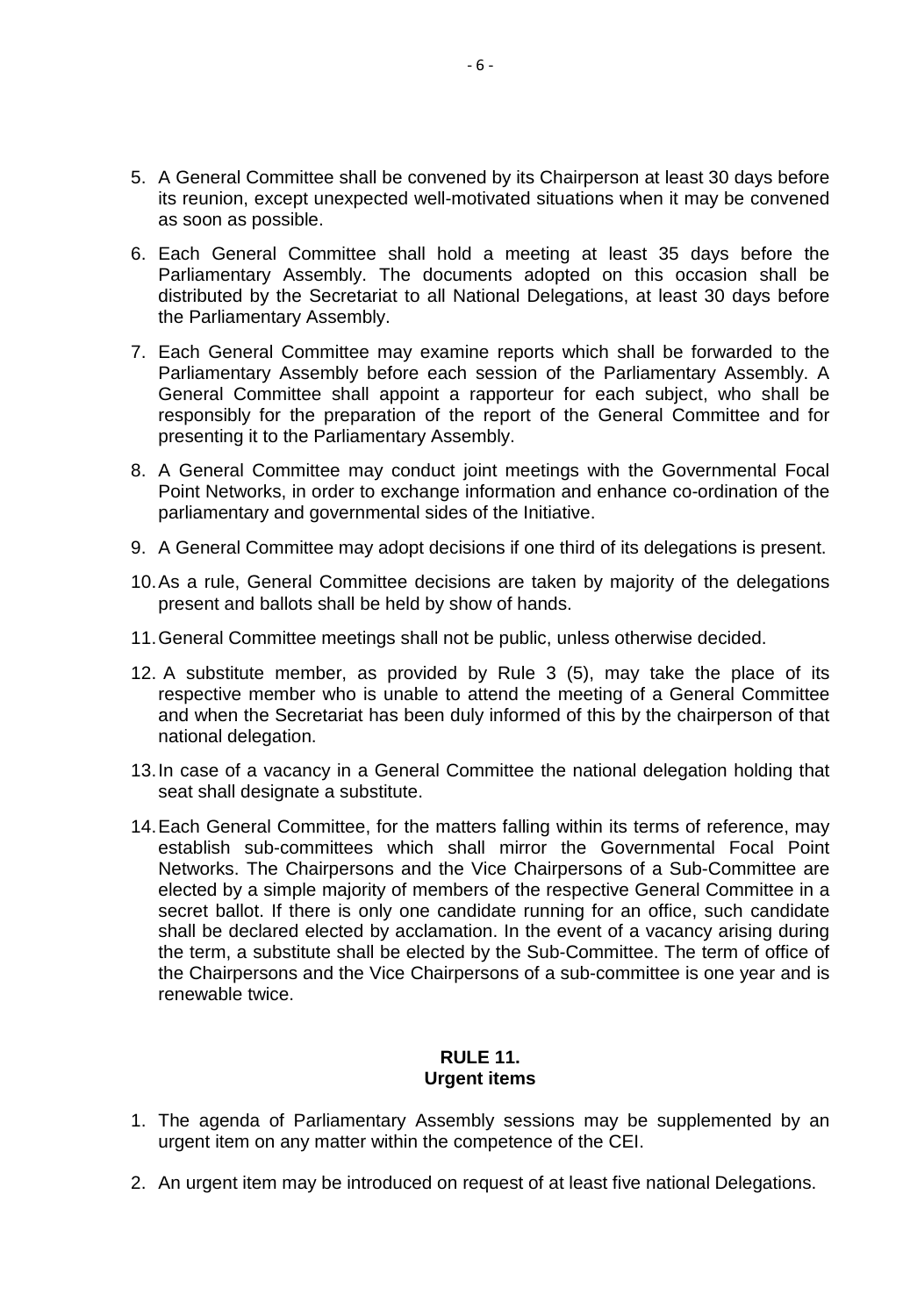### **RULE 12. Right to speak**

- 1. Members wishing to take the floor in a debate during a session shall enter their names in a speakers' registration list. The speakers' registration list is the responsibility of the President.
- 2. No member may take the floor unless invited to do so by the President.
- 3. If a speaker departs from the subject the President shall call such member to order and if the speaker persists withdraw his right to speak.
- 4. The President may decide to allow a member to make a personal statement. There shall be no debate on such statement.

### **RULE 13. Final Declarations of the Parliamentary Assembly**

- 1. At each session the Parliamentary Assembly shall adopt a Final Declaration. The majority required for the adoption of the Final Declaration is two thirds of the votes cast provided that at least the majority of its members is present.
- 2. The Final Declaration shall be sent to the attention of the meetings of Foreign Affairs Ministers and Heads of Government of the CEI.

### **RULE 14. Methods of voting**

- 1. As a general rule, each delegation has a single vote.
- 2. Nobody may be called to speak during a vote.

# **RULE 15.**

#### **Amendments**

1. As a general rule, all documents put forth for the adoption on the occasion of the meetings of all CEI - PD bodies shall be distributed to all national delegations with at least 20 days before the respective meetings in order to allow then the distribution of all amendments to those documents, received from the national delegations, with at least 7 days prior those meetings.

2. At the respective body meeting, any present delegation may use, based on the present paragraph and if it considers appropriate, the right to procedurally block the consideration of any amendment received after the above mentioned deadline.

3. This procedure does not apply for compromise amendments that can be made during the respective meeting.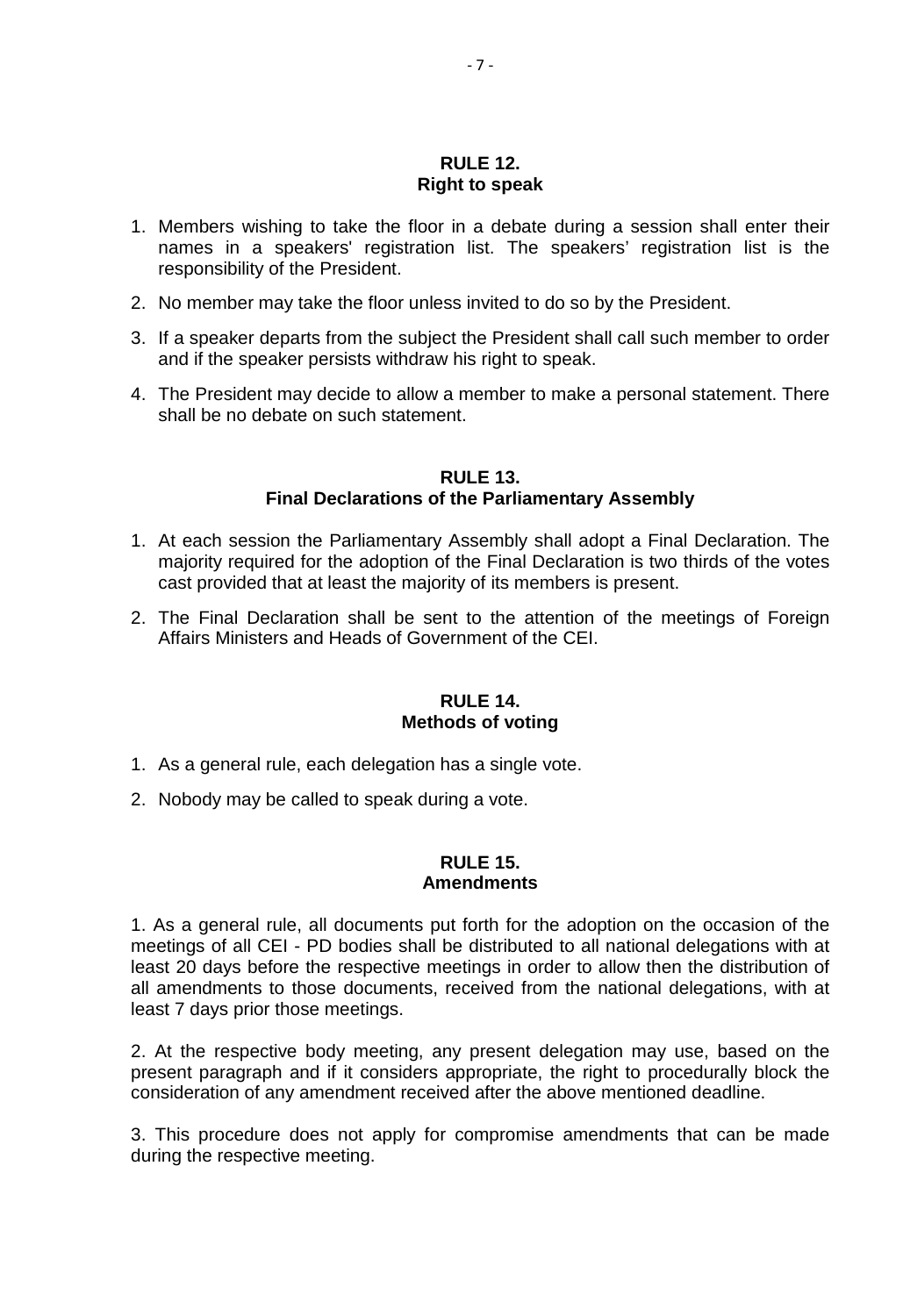#### **RULE 16. Minutes**

1. The Minutes of proceedings of the meetings of the Parliamentary Dimension shall be prepared by the secretary of the President of the Parliamentary Assembly and distributed to National Delegations.

# **RULE 17. Relations with other bodies of the CEI**

- 1. The Parliamentary Dimension aims to co-operate closely and permanently with the Governmental Dimension of the CEI through a close working relationship among General Committees, the CEI Governmental Focal Point Networks and CEI National Co-ordinators.
- 2. The President of the Parliamentary Dimension shall take part in all high level meetings organised by the CEI and shall be entitled to participate in debates and express the opinion of the Parliamentary Dimension.

# **RULE 18. Observers**

- 1. Representatives of the following organisations may be invited by the President of the Parliamentary Dimension to sessions and other meetings of the Dimension: European Parliament, Parliamentary Assembly of the OSCE, Parliamentary Assembly of the Council of Europe, Baltic Assembly, PABSEC, Inter-Parliamentary Assembly of the CIS, Parliamentary Dimension of the SEECP, WEU Assembly.
- 2. Such invited representatives shall be granted observer status and shall be entitled to speak but not to vote.

#### **RULE 19. Guests**

1. Representatives of other international Assemblies and the National Parliaments of non-CEI member countries, government officers, nongovernmental organisations, representatives of the business community and experts may be invited by the President of the Parliamentary Dimension with prior information of the national delegations. They may speak if authorised by the President.

# **RULE 20. Revision of the Rules of Procedure**

1. Amendments to the Rules of Procedure may be proposed by any national delegations. The majority required for amendments to these Rules of Procedure is consensus minus one, provided that the majority of National Delegations is present.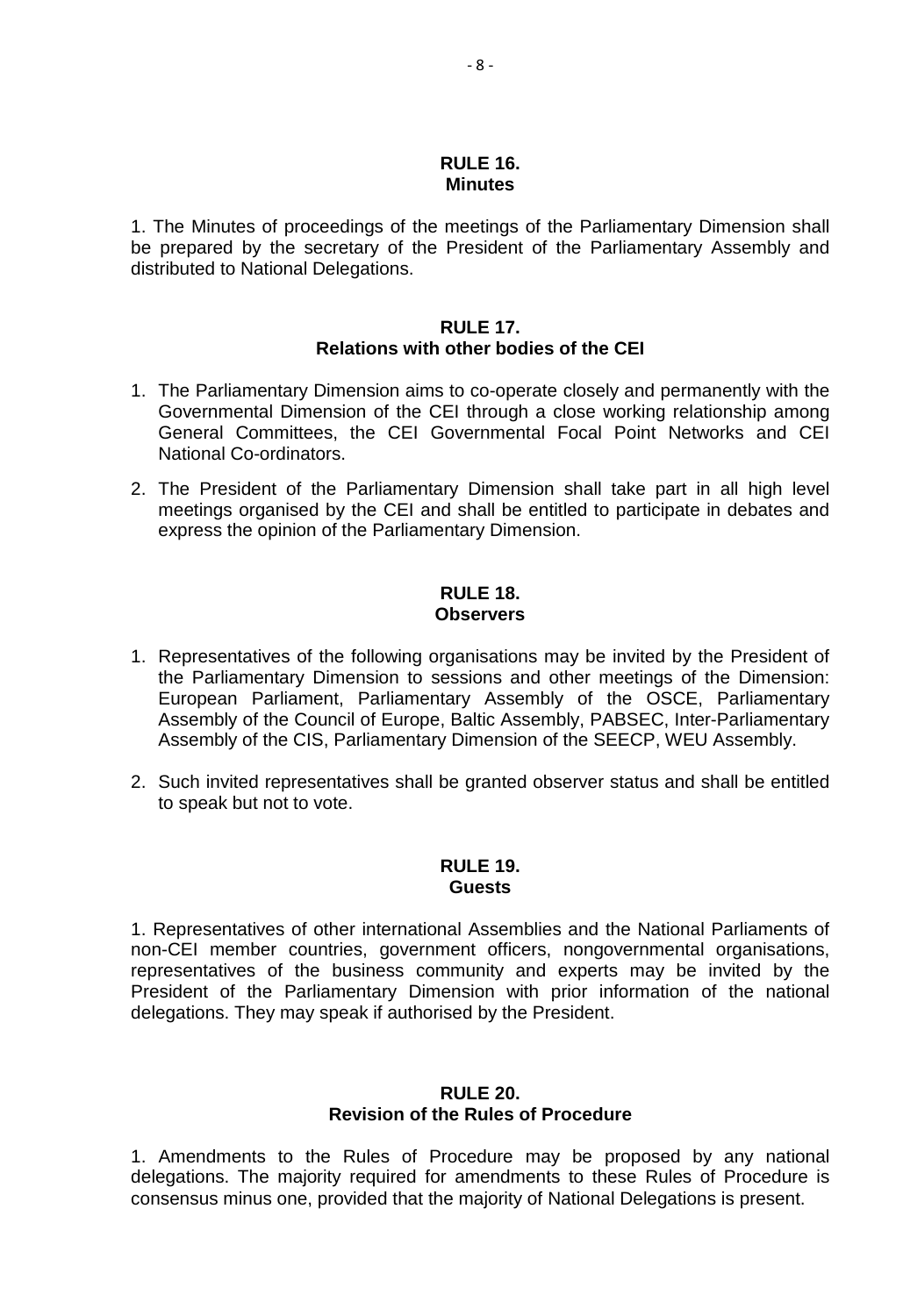# **RULE 21. Language of the Parliamentary Assembly**

- 1. The official language of the CEI Parliamentary Dimension shall be English.
- 2. Documents and correspondence of the Parliamentary Dimension shall be drafted in English.
- 3. A National Delegation wishing to use another language shall provide interpretation from such language into English.